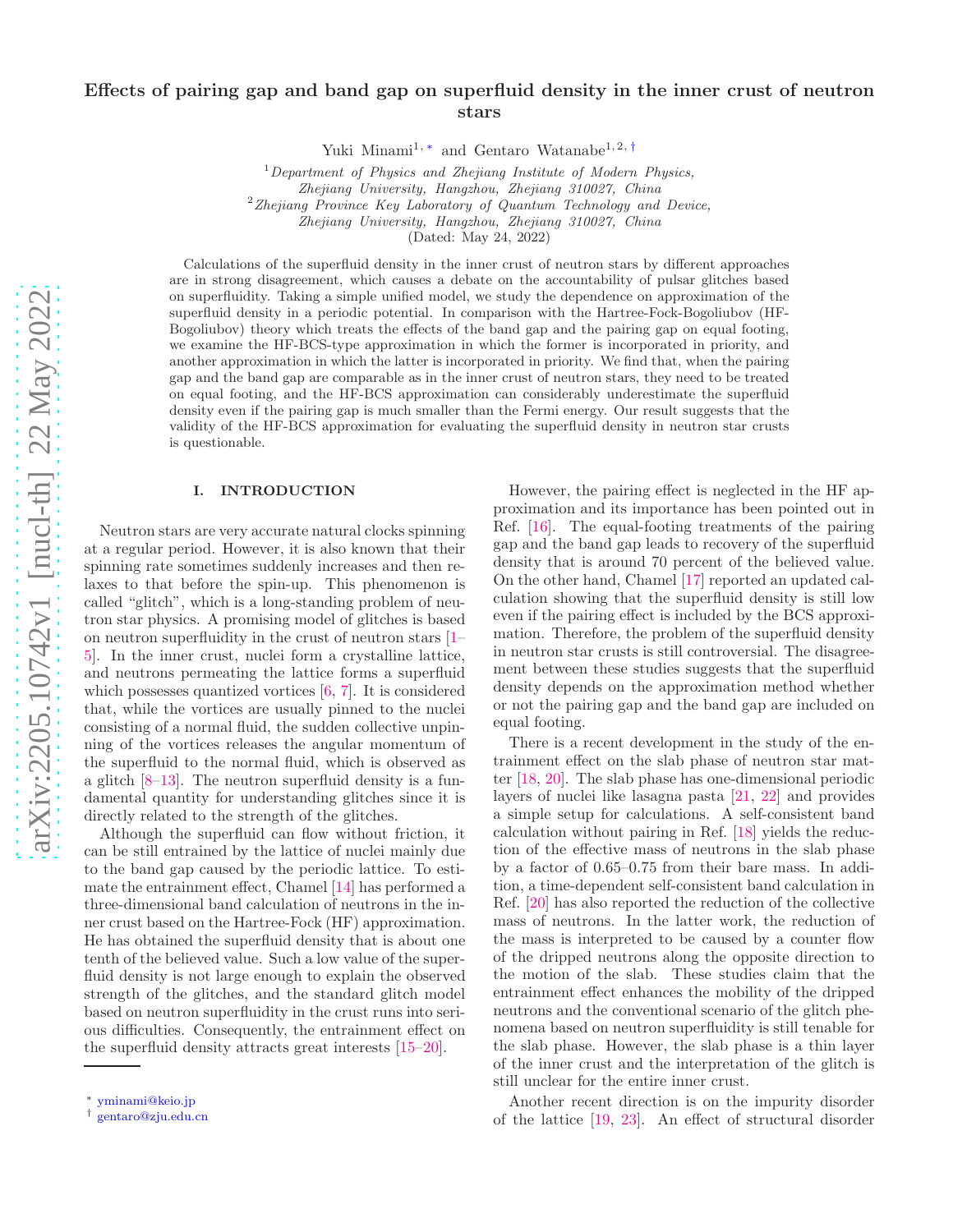on neutron superfluidity in the crust has been studied using a model of an amorphous metallic alloy [\[19\]](#page-7-8). The resulting superfluid density is sufficient to explain glitch phenomena in contrast to that of the regular lattice.

In the present paper, we will shed light on the dependence of the superfluid density on the approximation methods and the importance of the equal-footing treatment of the pairing and the band mixing. The previous results have been obtained by large scale self-consistent band calculations, and thus it is not clear what causes the differences among these results. Therefore, in the present work, we take a simple minimal model of a fermionic superfluid under a periodic potential with minimal three bands including the pairing  $\Delta$  and the band mixing V. With this minimal model, we compare the following three methods: (i) We directly solve the Bogoliubov–de Gennes (BdG) equations with V and  $\Delta$  on equal footing, which is so-called the HF-Bogoliubov theory. (ii) We first incorporate only the band mixing by  $V$ , and then include the particle-hole mixing by  $\Delta$ . This method can be regarded as the HF-BCS approximation [\[24\]](#page-7-10). (iii) We first incorporate only the particle-hole mixing by  $\Delta$ , and then include the band mixing by  $V$ . Methods (ii) and (iii) are approximations of Method (i). We shall demonstrate that the resulting superfluid density shows a significant difference among the three methods when  $\Delta \sim V$  even if  $\Delta$  is much smaller than the Fermi energy  $E_F$  as in the case of superfluid neutrons in the inner crust. Especially, the superfluid density by Method (ii) can be considerably smaller than that by Method (i) in such a situation. We also discuss the implication of our result to the superfluid density in the inner crust of neutron stars.

This paper is organized as follows. We present our minimal model in Sec. [II,](#page-1-0) and explain the details of the three methods to calculate the superfluid density in Sec. [III.](#page-1-1) In Sec. [IV,](#page-3-0) we present the results showing that there is a considerable difference in the superfluid density among the three methods when  $\Delta \sim V$  even if  $\Delta \ll E_F$ . Implications of our result to the superfluid density of the inner crust of neutron stars are discussed in Sec. [V.](#page-4-0) Finally, concluding remarks are given in Sec. [VI.](#page-5-0)

### <span id="page-1-0"></span>II. MODEL

The BdG equations in one dimension with the superfluid momentum  $Q$  are written as [\[16,](#page-7-3) [25\]](#page-7-11)

$$
\begin{pmatrix} H'_Q(x) & \Delta(x) \\ \Delta(x) & -H'_{-Q}(x) \end{pmatrix} \begin{pmatrix} u_i(x) \\ v_i(x) \end{pmatrix} = \epsilon_i \begin{pmatrix} u_i(x) \\ v_i(x) \end{pmatrix}, \qquad (1)
$$

where  $\Delta(x)$  is the pairing gap and  $H'_{Q}(x)$  is given by

$$
H'_Q(x) = \frac{1}{2m} \left( -i\frac{\partial}{\partial x} + Q \right)^2 + V_{\text{ext}}(x) - \mu(Q). \tag{2}
$$

Here,  $\mu(Q)$  is the chemical potential. We choose the external potential  $V_{\text{ext}}$  with the following sinusoidal form:

$$
V_{\text{ext}}(x) = V\bigg(e^{iKx} + e^{-iKx}\bigg),\tag{3}
$$

where the magnitude  $V$  of the periodic potential is a real constant and  $K$  is the reciprocal lattice vector. We selfconsistently determine the Q-dependence of  $\mu$  such that  $n(Q) = n(Q = 0)$ , where  $n(Q)$  is the particle density at  $\mu(Q)$ . We consider the periodic solutions such that the quasiparticle amplitudes  $u_k(x)$  and  $v_k(x)$  for quasimomentum  $k$  are given by the Bloch states:

<span id="page-1-2"></span>
$$
u_k(x) = \sum_{j=0,\pm 1} \tilde{u}_{k+jK} e^{i(k+jK)x}, \qquad (4)
$$

<span id="page-1-4"></span><span id="page-1-3"></span>
$$
v_k(x) = \sum_{j=0,\pm 1} \tilde{v}_{k+jK} e^{i(k+jK)x},\tag{5}
$$

where we restrict within three bands  $j = 0, \pm 1$  for simplicity.

Substituting Eqs.  $(4)$  and  $(5)$  into Eq.  $(6)$ , we get

$$
\begin{pmatrix}\n\tilde{H}'(k,Q) & \tilde{\Delta} \\
\tilde{\Delta} & -\tilde{H}'(k,-Q)\n\end{pmatrix}\n\begin{pmatrix}\n\tilde{u}_k \\
\tilde{v}_k\n\end{pmatrix} = \epsilon_k \begin{pmatrix}\n\tilde{u}_k \\
\tilde{v}_k\n\end{pmatrix}, \quad (6)
$$

where  $\tilde{\boldsymbol{u}}_k = (\tilde{u}_{k+K}, \tilde{u}_k, \tilde{u}_{k-K}), \ \tilde{\boldsymbol{v}}_k = (\tilde{v}_{k+K}, \tilde{v}_k, \tilde{v}_{k-K}),$ and  $\tilde{\Delta} = \text{diag}(\Delta, \Delta, \Delta)$ . Here, we have neglected the momentum dependence of  $\Delta(k)$ .  $\tilde{H}'(k, Q)$  in the diagonal blocks is given by

$$
\tilde{H}'(k,Q) = \begin{pmatrix} \xi(k+K,Q) & V & 0\\ V & \xi(k,Q) & V\\ 0 & V & \xi(k-K,Q) \end{pmatrix} (7)
$$

with

<span id="page-1-6"></span><span id="page-1-5"></span>
$$
\xi(k,Q) = \frac{1}{2m}(k+Q)^2 - \mu(Q). \tag{8}
$$

Equations  $(6)$ ,  $(7)$ , and  $(8)$  constitutes our minimal model with three Bloch bands. In this simple model, both the strength V of the external periodic potential characterizing the band gap and the strength  $\Delta$  of the particle-hole mixing characterizing the pairing gap are introduced as pre-determined parameters.

#### <span id="page-1-1"></span>III. METHODS

The superfluid density  $n<sup>s</sup>$  is defined as the second-order derivative of the energy density e with respect to Q:

<span id="page-1-7"></span>
$$
n^s = \frac{\partial^2 e}{\partial Q^2}\bigg|_{Q=0}.\tag{9}
$$

To obtain the superfluid density, we have to calculate the energy density. The energy density of the system described by the BdG equations is given by

$$
e = \int_{-K/2}^{K/2} \frac{dk}{2\pi} \sum_{i} \left[ 2(\mu - \epsilon_i) |v_i|^2 + \Delta^* u_i v_i^* \right]. \tag{10}
$$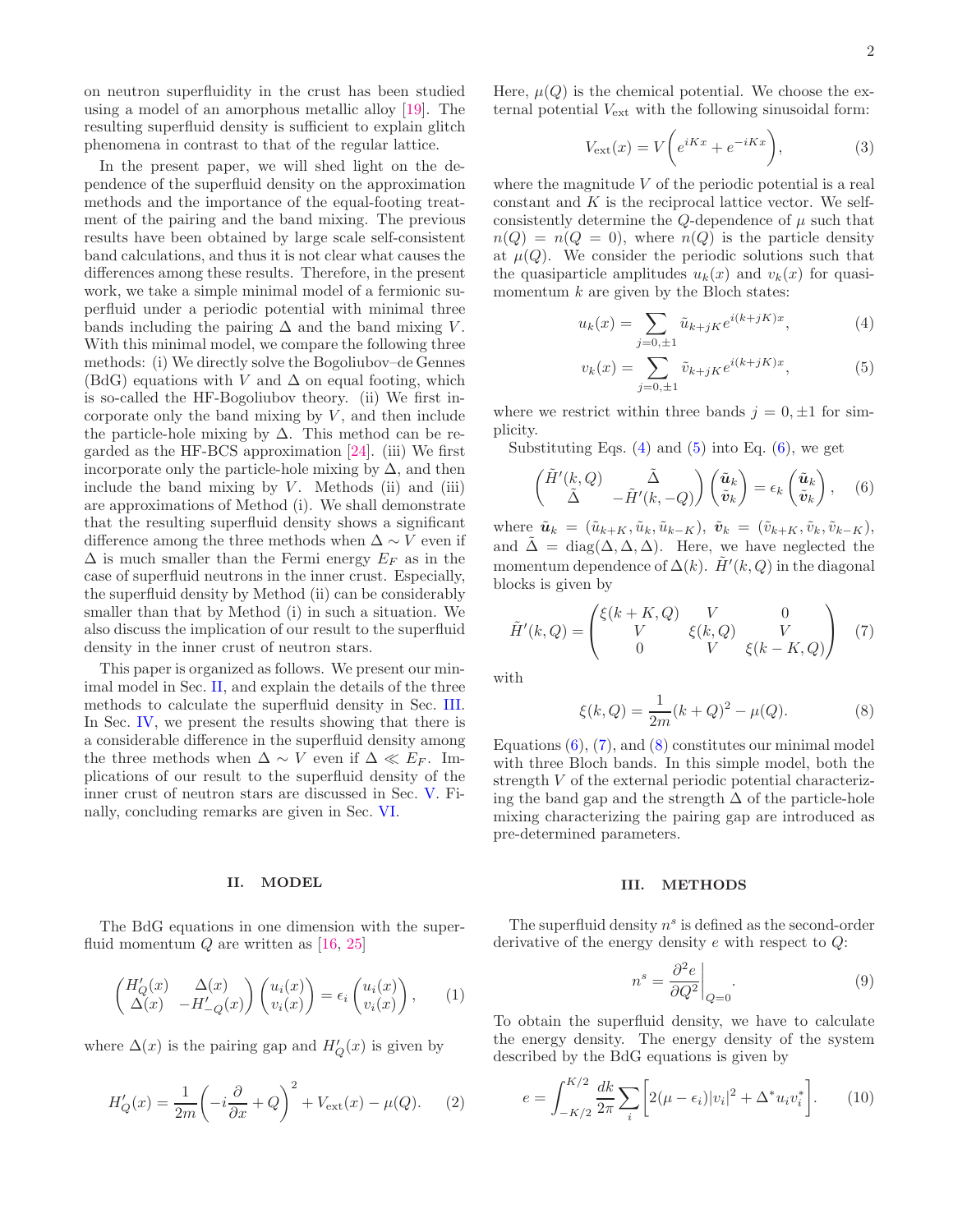Here, we take a summation of  $i$  over the positive eigenvalue modes. In Method (i), we straightforwardly calculate the energy density  $(10)$  with the solutions of Eq.  $(6)$ . The superfluid density by this method is denoted by  $n_{\text{BdG}}^s$ . Method (i) is so-called the HF-Bogoliubov theory which incorporates V and  $\Delta$  on equal footing, and provides the reference result to examine Methods (ii) and (iii), which are further approximations of Method (i). Below, we explain the energy density and the superfluid density by Methods (ii) and (iii).

### A. Method (ii)

First, we consider only the band mixing by  $V$  and solve the eigenvalue problems for  $\tilde{H}'(k, Q)$  and  $-\tilde{H}'(k, -Q)$  in Eq. [\(6\)](#page-1-4), respectively:

$$
\tilde{H}'(k,Q)\psi^{j}(k,Q) = \epsilon_{p,V}^{j}\psi^{j}(k,Q),\tag{11}
$$

$$
\tilde{H}'(k, -Q)\psi^j(k, -Q) = \epsilon^j_{h,V}\psi^j(k, -Q), \qquad (12)
$$

where  $i$  labels the band, and the subscripts  $p$  and  $h$  in the eigenvalue represent the "particle" and "hole", respectively. This procedure corresponds to solving the HF equations for a periodic potential and  $\psi^{j}(k, \pm Q)$  corresponds to the HF basis.

Next, we consider the particle-hole mixing by the pairing gap  $\Delta$ , and solve the following BdG equations:

$$
\begin{pmatrix} \epsilon_{p,V}^j, & \Delta \\ \Delta & -\epsilon_{h,V}^j \end{pmatrix} \begin{pmatrix} u_j \\ v_j \end{pmatrix} = \epsilon_{V\Delta}^j \begin{pmatrix} u_j \\ v_j \end{pmatrix}.
$$
 (13)

We calculate the energy density  $(10)$  with the solutions of Eq. [\(13\)](#page-2-0). The superfluid density obtained by this method is denoted by  $n_{V\Delta}^s$ . As we shall discuss in Sec. VA, Method (ii) can be identified as the HF-BCS approximation employed in [\[17\]](#page-7-4). This approximation incorporate the band gap in prior to the pairing gap.

#### B. Method (iii)

In Method (iii), we first incorporate only the particlehole mixing due to  $\Delta$  by solving the following BdG equations:

$$
\begin{pmatrix}\n\xi_{k+jK,Q}, & \Delta \\
\Delta & -\xi_{k+jK,-Q}\n\end{pmatrix}\n\begin{pmatrix}\n\tilde{u}_{k+jK}^a \\
\tilde{v}_{k+jK}^a\n\end{pmatrix} = \varepsilon_{k+jK}^a \begin{pmatrix}\n\tilde{u}_{k+jK}^a \\
\tilde{v}_{k+jK}^a\n\end{pmatrix}
$$
\n(14)

with  $\xi_{k+jK,Q} = \xi(k+jK,Q)$ , the band index  $j = \{0,\pm 1\}$ , and  $a = +$  or  $-$  which labels positive and negative eigenvalues, respectively. Next, we incorporate the band mixing due to  $V$  by solving the following one-particle Schrödinger equation:

$$
H\begin{pmatrix} \tilde{\psi}_{k+K}^l\\ \tilde{\psi}_k^l\\ \tilde{\psi}_{k-K}^l \end{pmatrix} = \epsilon_{\Delta V}^l \begin{pmatrix} \tilde{\psi}_{k+K}^l\\ \tilde{\psi}_k^l\\ \tilde{\psi}_{k-K}^l \end{pmatrix},
$$
(15)

with

<span id="page-2-1"></span>
$$
H = \begin{pmatrix} \mu - \varepsilon_{k+K}^- & V & 0 \\ V & \mu - \varepsilon_k^+ & V \\ 0 & V & \mu - \varepsilon_{k-K}^- \end{pmatrix}, \qquad (16)
$$

where the index  $l$  of the eigenvalue takes 0, 1, and 2 for each j band, and  $l = 0$  labels the lowest eigenvalue.

We have determined the diagonal elements of  $H$  given by Eq. [\(16\)](#page-2-1) by the following argument. The diagonal elements of H are the energies of the modes of  $k+jK$  (j =  $\{0, \pm 1\}$  without the band mixing. From the expression of the energy density of the system [\(10\)](#page-1-7),  $(\mu - \epsilon_i)|v_i|^2$  +  $\Delta^*u_iv_i^*$  can be regarded as the energy of each mode  $i.$  In the region of  $\Delta \ll \mu$ , we can approximate that  $|v_i|^2 \sim 1$ and  $u_i v_i^* \sim 0$  for the positive (negative) eigenvalue modes of  $j = 0$   $(j = \pm 1)$  band (see [A](#page-7-12)ppendix. A for details). Therefore, we have set  $\mu - \varepsilon_{k+K}^-$ ,  $\mu - \varepsilon_k^+$ , and  $\mu - \varepsilon_{k-K}^-$ <br>for the diagonal elements of H in Eq. [\(16\)](#page-2-1).

<span id="page-2-5"></span><span id="page-2-4"></span>From the energy eigenvalues  $\epsilon_{\Delta V}^{l}$  obtained from Eq.  $(15)$ , we calculate the energy density of the system as follows. We suppose that the N-particle wave function  $\Psi$ is given by the Slater determinant of one-particle Bloch waves  $\psi_k$  with the quasimomentum k as:

$$
\Psi(x_1, x_2, ..., x_N) = \frac{1}{\sqrt{N!}} \det[\psi_{k_1}(x_1)\psi_{k_2}(x_2)...\psi_{k_N}(x_N)].
$$
\n(17)

<span id="page-2-0"></span>The energy of the lowest state is calculated as

<span id="page-2-3"></span>
$$
E_{\Delta V} = \langle \Psi^0 | H | \Psi^0 \rangle
$$
  
= 
$$
\sum_{n=1}^{N} \int dx \, \tilde{\psi}_{k_n}^0(x)^* H \tilde{\psi}_{k_n}^0(x).
$$
 (18)

Since the Hamiltonian [\(16\)](#page-2-1) does not have a two-body interaction, the total energy of the system is written as a sum of the single-particle energy. We approximate the summation about  $n$  in Eq. [\(18\)](#page-2-3) by an integration of the momentum  $k$  over the Fermi sea  $V_{\text{FS}}$  with the Fermi momentum  $k_F$  as follows:

$$
E_{\Delta V} = 2 \sum_{k \in V_{\rm FS}} \int dx \, \tilde{\psi}_k^0(x)^* H \tilde{\psi}_k^0(x)
$$
  

$$
= \frac{L}{\pi} \int_{-k_F}^{k_F} dk \int dx \, \tilde{\psi}_k^0(x)^* H \tilde{\psi}_k^0(x)
$$
  

$$
= \frac{L}{\pi} \int_{-k_F}^{k_F} dk \, \epsilon_{\Delta V}^0.
$$
 (19)

<span id="page-2-6"></span>with  $\epsilon_{\Delta V}^0(k) \equiv \int dx \, \tilde{\psi}_k^0(x)^* H \tilde{\psi}_k^0(x)$ . Dividing by the system size  $L$ , we get the energy density

$$
e_{\Delta V} = \frac{1}{\pi} \int_{-k_F}^{k_F} dk \epsilon_{\Delta V}^0.
$$
 (20)

<span id="page-2-2"></span>The superfluid density  $n^s_{\Delta V}$  by this method is given by

$$
n_{\Delta V}^s = \frac{\partial^2 e_{\Delta V}}{\partial Q^2}\bigg|_{Q=0}.\tag{21}
$$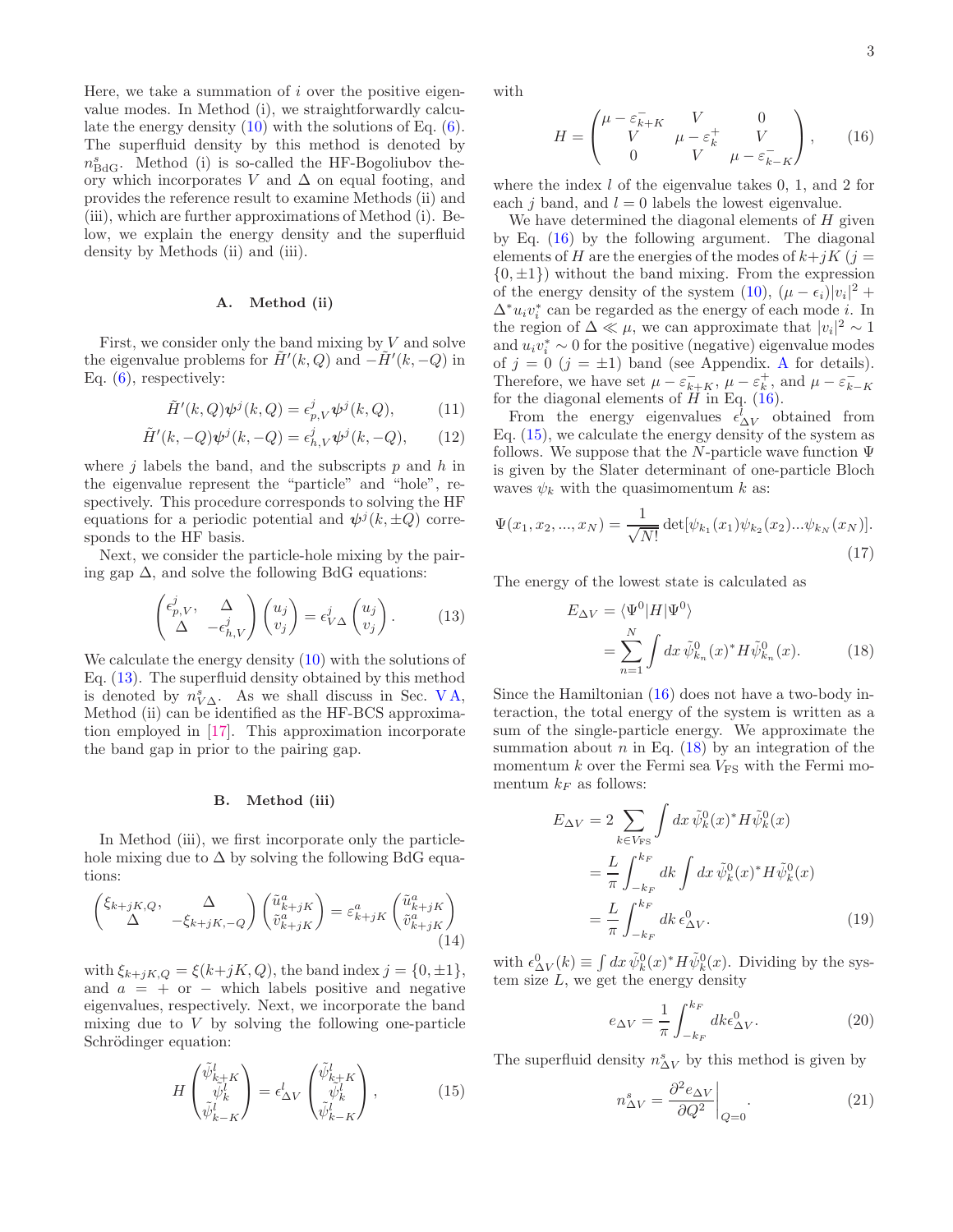

<span id="page-3-1"></span>FIG. 1. Superfluid density  $n^s$  by the three methods. The left panel shows the superfluid density as a function of  $V/\Delta$  at  $\Delta/E_F = 10^{-2}$  and  $K/k_F = 2$ . The right panel shows the superfluid density as a function of  $\Delta/E_F$  at  $V/E_F = 10^{-2}$  and  $K/k_F = 2$ . Since the numerical accuracy is low for very small  $\Delta/E_F$ , we plot down to  $\Delta/E_F = 0.1$  in the right panel. The blue, orange, and green lines show  $n_{\text{BdG}}^s/n$ ,  $n_{\text{VA}}^s/n$  and  $n_{\text{AV}}^s/n$ , respectively.

Opposite to Method (ii), Method (iii) incorporates the pairing gap in prior to the band gap.

#### <span id="page-3-0"></span>IV. RESULTS

The left panel of Fig. [1](#page-3-1) shows the superfluid density calculated by the three methods as a function of  $V/\Delta$ . Since the pairing gap of superfluid neutrons is typically the order of 1% of the neutron Fermi energy in the inner crust of neutron stars, here we set  $\Delta/E_F = 0.01$ . In addition, since we examine the three methods for the situation in which the band gap effect is nonnegligible, we set  $K/k_F = 2$  where the Fermi surface is perfectly nested [\[26](#page-7-13)]. For one-dimensional systems, the particle density *n* is given by  $n = 2k_F/\pi$ . The blue, orange, and green lines show the superfluid density by Methods (i), (ii), and (iii), respectively. The results show that the superfluid density by the three methods considerably differ in the region of  $V \sim \Delta$  even though the pairing is negligibly small compared to the Fermi energy,  $\Delta \ll E_F$ . For example, at  $V/\Delta = 1$ , we obtain

$$
n_{\text{BdG}}^s/n = 0.27,\tag{22}
$$

$$
n_{V\Delta}^s/n = 0.089,\t(23)
$$

$$
n_{\Delta V}^s/n = 0.50.\t(24)
$$

The superfluid density  $n_{\text{BdG}}^s$  by Method (i) shows an intermediate value between  $n_{V\Delta}^s$  [Method (ii)] and  $n_{\Delta V}^s$ [Method (iii)]. It is close to  $n_{\Delta V}^s$  in the small  $V/\Delta$  region and  $n_{V\Delta}^s$  in the large  $V/\Delta$  region.

Furthermore, in the region of small  $V/\Delta$ , the behavior of the superfluid density  $n_{V\Delta}^s$  by Method (ii) is qualitatively different from the others.  $n_{\text{BdG}}^s$  and  $n_{\Delta V}^s$  behave quadratically in  $V/\Delta$  whereas  $n_{V\Delta}^s$  behaves linearly. The reason of this difference can be understood as follows. Let

us first consider a calculation only with the band mixing, which corresponds to the first half step of Method (ii). Our setup is the nested case,  $K = 2k_F$ , and the Fermi surface (i.e., two points at  $k = \pm k_F$ ) lies inside the band gap when  $V$  is nonzero. As a consequence, the system without pairing is an insulator and the flow density is  $n^s/n = 0$  for any nonzero V. On the other hand, for  $V = 0$ , there is no band gap and thus all the particles contribute to the flow, so that  $n^{s}/n = 1$  even without pairing. Therefore,  $n^s$  shows step-wise behavior such that  $n^{s}/n = 1$  at  $V = 0$  and  $n^{s}/n = 0$  otherwise, and this behavior can be regarded as the reason of the qualitative difference of the superfluid density by Method (ii) from the others. In Method (ii), while this step-wise behavior is smoothened by the pairing effect incorporated in the second half step in Method (ii), the resulting superfluid density  $n^s_{V\Delta}$  is still influenced by the step-wise behavior before including the pairing.

<span id="page-3-3"></span><span id="page-3-2"></span>The right panel of Fig. [1](#page-3-1) shows the superfluid density as a function of  $\Delta/E_F$  for  $V/E_F = 0.01$ . The blue, orange, and green lines again show the superfluid density by Methods (i), (ii), and (iii), respectively. The superfluid density  $n^{s}/n$  by both Methods (i) and (iii) rapidly increases and saturates to unity as  $\Delta/E_F$  increases. Consequently, the difference between them is negligibly small for larger  $\Delta/E_F \gtrsim 0.1$ . On the other hand,  $n^s/n$  by Method (ii) slowly increases and does not saturate yet even at  $\Delta/E_F = 0.1$ . In the limit of  $\Delta/E_F \rightarrow 0$ , the superfluid density by all the three methods should converge to zero while we cannot calculate for very small  $\Delta/E_F$ below  $\sim 0.01$  due to the limitation of the numerical accuracy.

In Fig. [2,](#page-4-2) we plot the ratios  $n_{V\Delta}^s/n_{\text{BdG}}^s$  (left panel) and  $n_{\Delta V}^s/n_{\rm BdG}^s$  (right panel) as functions of  $V/\Delta$  for several values of  $\Delta$ . The green, orange, and blue lines show these ratios for  $\Delta/E_F = 0.01, 0.05,$  and 0.1, respectively.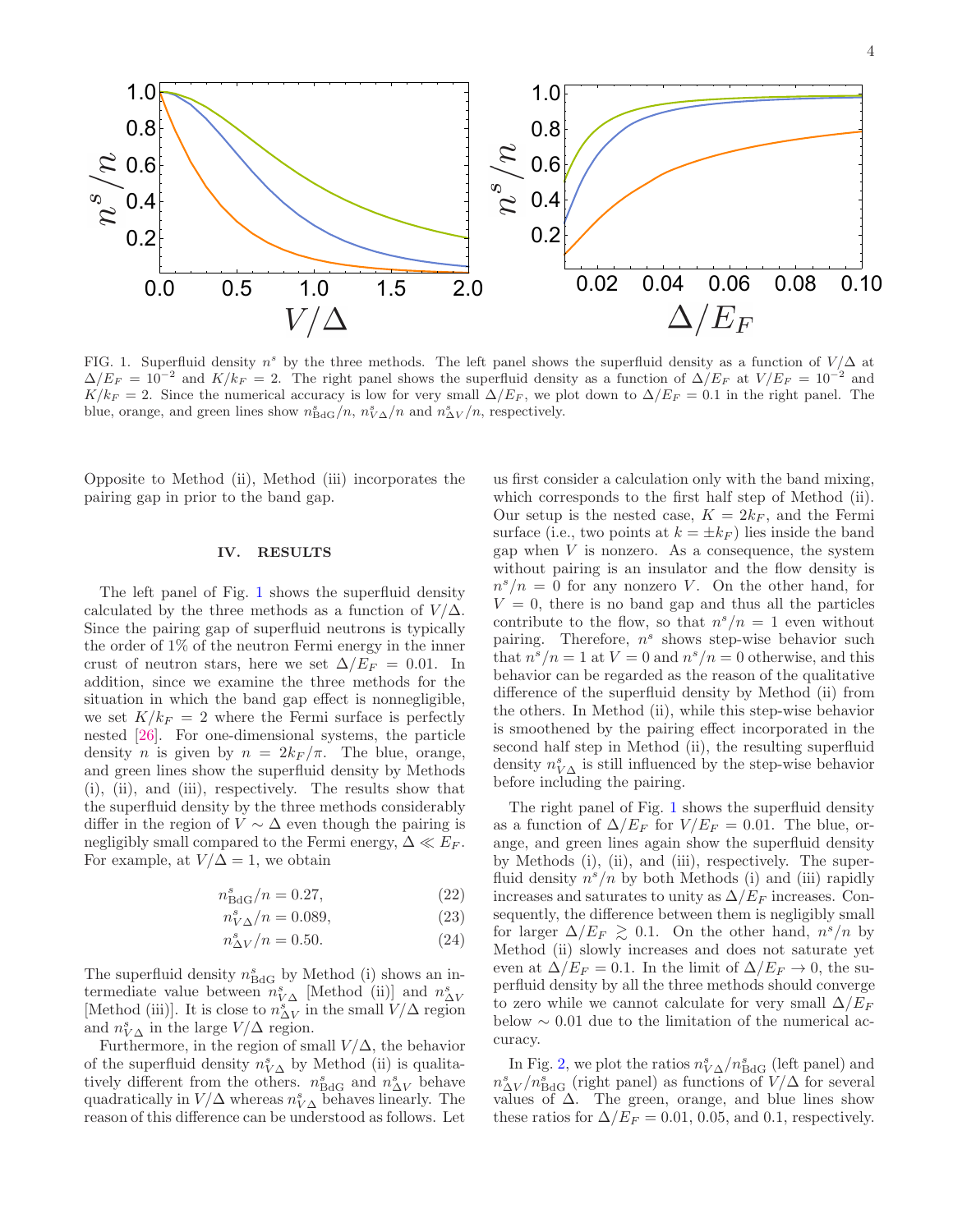

<span id="page-4-2"></span>FIG. 2. Superfluid density  $n_{V\Delta}^s$  by Method (ii) and  $n_{\Delta V}^s$  by Method (iii) in comparison with  $n_{BdG}^s$  by Method (i). The left (right) panel shows the ratio  $n_{V\Delta}^s/n_{\text{BdG}}^s$  ( $n_{\Delta V}^s/n_{\text{BdG}}^s$ ) as a function of  $V/\Delta$  at  $K/k_F = 2$  for several values of  $\Delta/E_F$ . The green, orange, and blue lines are for  $\Delta/E_F = 0.01$ , 0.05 and 0.1, respectively.

For, e.g.,  $\Delta/E_F = 0.01$  (green lines),  $n_{V\Delta}^s/n_{\text{BdG}}^s$  takes a minimum value of 0.29 at  $V/\Delta = 1.6$  (left panel) and  $n_{\Delta V}^{s}/n_{s}^{\text{BdG}}$  takes a maximum value of 8.6 at  $V/\Delta = 4.0$ (right panel). This result clearly demonstrates that the resulting superfluid density can considerably differ by the approximation when the pairing gap and the band gap are comparable. Interestingly, this difference is more prominent when the pairing gap is negligibly smaller than  $E_F$  (e.g., the green lines for  $\Delta/E_F = 0.01$ ). As  $\Delta/E_F$ increases, the minimum and maximum values of these ratios approach unity due to the saturation of  $n^{s}/n$  as seen in the right panel of Fig. [1.](#page-3-1) In the region of  $V/\Delta \leq 1$ , the three lines converge to a single line and thus  $\Delta/E_F$ dependence of these ratios becomes negligible.

Furthermore, the ratios  $n_{V\Delta}^s/n_{\text{BdG}}^s$  and  $n_{\Delta V}^s/n_{\text{BdG}}^s$  approach to unity in the limits of  $V/\Delta \to 0$  and  $V/\Delta \to \infty$ in Fig. [2.](#page-4-2) In the limit of  $V/\Delta \rightarrow 0$ , the reduction of the superfluid density by the band gap effect vanishes. Thus, all the resulting superfluid densities by the three methods agree with the particle density, so that  $n_{V\Delta}^s/n_{\text{BdG}}^s = n_{\Delta V}^s/n_{\text{BdG}}^s = 1$ . In the limit of  $V/\Delta \to \infty$ , on the other hand, the band mixing by  $V$  is dominant and thus it is considered that the interplay between the effects of the band gap and the pairing gap is lost. As a consequence, once the effect of  $V$  is included, the resulting superfluid density is unchanged irrespective of the order in which V and  $\Delta$  are included. In conclusion, the equal-footing treatment of V and  $\Delta$  by Method (i) is crucial for the reliable value of  $n^s$  when V and  $\Delta$  are comparable. It is noted that they are indeed comparable in the inner crust of neutron stars as we will discuss in Sec. [VI.](#page-5-0)

### <span id="page-4-0"></span>V. DISCUSSION

## <span id="page-4-1"></span>A. Correspondence to the HF-BCS approximation

We show that Method (ii) is essentially the same as the HF-BCS approximation employed in Refs. [\[17,](#page-7-4) [27\]](#page-7-14). We first diagonalize the diagonal blocks of  $\tilde{H}'(k, Q)$  and  $-\tilde{H}'(k, -Q)$  in Eq. [\(6\)](#page-1-4). Here, we obtain two HF basis functions  $\psi(k, Q)$  and  $\psi(k, -Q)$  defined in Eqs. [\(11\)](#page-2-4) and [\(12\)](#page-2-5) for the particle Hamiltonian and the hole Hamiltonian, respectively. We also obtain the two orthogonal matrices  $\mathcal{O}(k, Q)$  and  $\mathcal{O}(k, -Q)$  which diagonalize each of them, and introduce the following matrix:

$$
\mathcal{O} = \begin{pmatrix} \tilde{\mathcal{O}}(k, Q) & O \\ O & \tilde{\mathcal{O}}(k, -Q) \end{pmatrix}, \tag{25}
$$

where O is a  $3 \times 3$  zero matrix. We rotate the BdG equations  $(6)$  by  $\mathcal{O}$ , and obtain

$$
\begin{pmatrix}\n\tilde{H}'_V(k, Q) & \tilde{\Delta}_V(k, Q) \\
\tilde{\Delta}_V^*(k, Q) & -\tilde{H}'_V(k, -Q)\n\end{pmatrix}\n\begin{pmatrix}\n\tilde{U} \\
\tilde{V}\n\end{pmatrix} = \epsilon \begin{pmatrix}\n\tilde{U} \\
\tilde{V}\n\end{pmatrix}.
$$
\n(26)

Here,  $\tilde{H}'_V(k, Q)$  and  $\tilde{H}'_V(k, -Q)$  are the diagonalized particle and hole Hamiltonians given by

$$
\left(\tilde{H}'_V(k,Q)\right)_{ij} = \epsilon^i_{p,V}\delta_{ij},\tag{27}
$$

$$
\left(\tilde{H}'_V(k,-Q)\right)_{ij} = \epsilon^i_{h,V}\delta_{ij},\tag{28}
$$

where  $\epsilon_{p,V}^i$  and  $\epsilon_{h,V}^i$  are the eigenvalues of Eqs. [\(11\)](#page-2-4) and [\(12\)](#page-2-5), respectively.

The rotated pairing block is given by  $\tilde{\Delta}_V(k,Q)$  =  $\tilde{\mathcal{O}}^{-1}(k, Q) \tilde{\Delta} \tilde{\mathcal{O}}(k, -Q)$ . We note that  $\tilde{\mathcal{O}}^{-1}(k, Q)$  is not the inverse of  $\tilde{\mathcal{O}}(k, -Q)$  for nonzero Q, and the rotated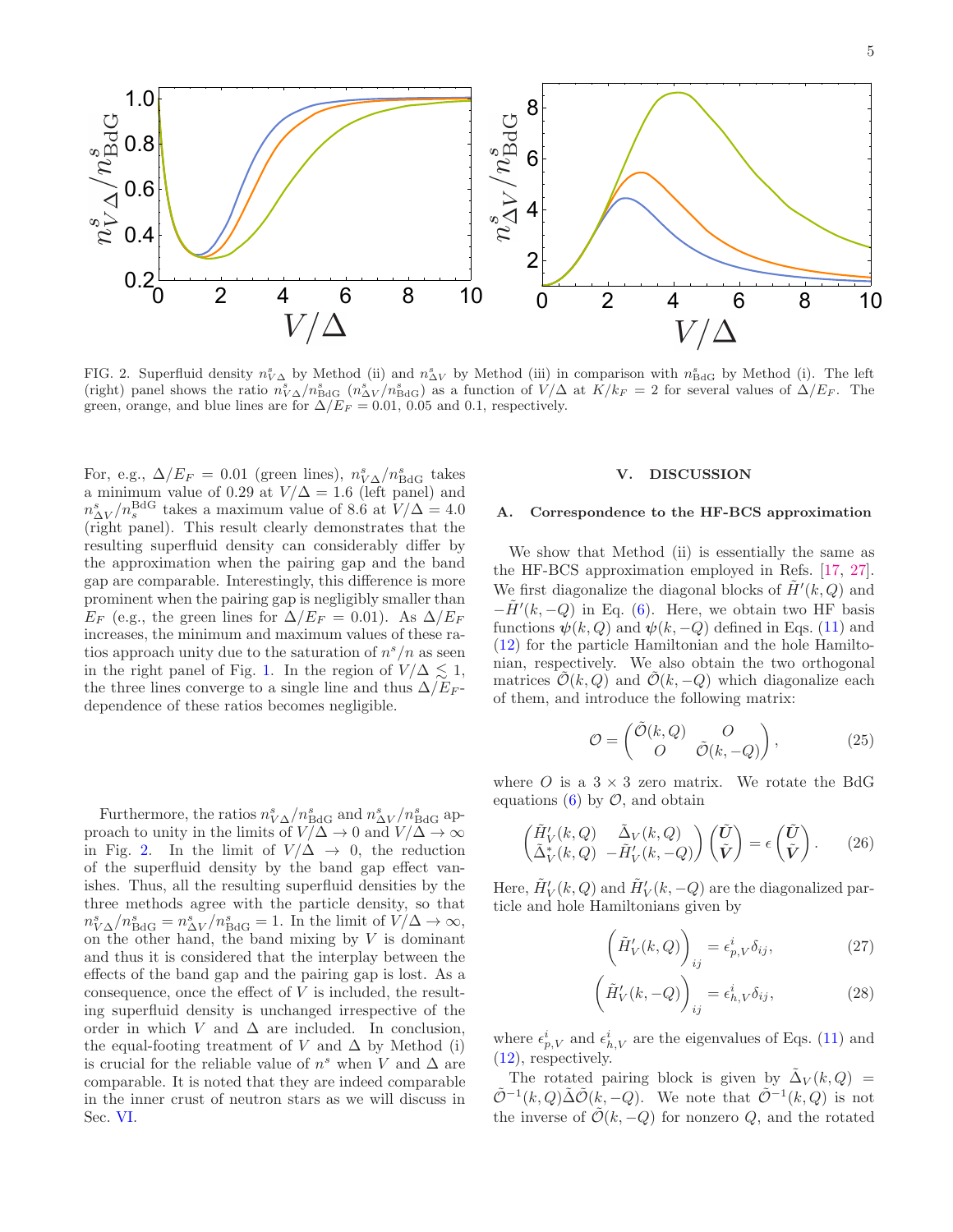pairing block  $\tilde{\Delta}_V(k,Q)$  has off-diagonal elements and depends on  $Q$  and  $k$ . In the HF-BCS approximation, we discard these off-diagonal elements:

$$
\left(\tilde{\Delta}_V(k,Q)\right)_{ij} \longrightarrow \delta_{ij}\left(\tilde{\Delta}_V(k,Q)\right)_{ii},\tag{29}
$$

which could be a reasonable approximation when the system is almost uniform. Furthermore, in [\[17,](#page-7-4) [28\]](#page-7-15), the diagonal elements  $(\tilde{\Delta}_V(K,Q))_{ii}$  for all i are replaced by a single value  $\Delta$ , so that their dependence on k and Q are neglected. This treatment is essentially the same as Eq.  $(13)$  in Method  $(ii)$ .

#### B. Implications to three-dimensional systems

We discuss implications of our results to the superfluid density in the inner crust of neutron stars. Our model is in one dimension while the real system is in three dimensions. The reduction of the superfluid density by the band gap is the most prominent in the onedimensional, perfectly nested case of  $K = 2k_F$  considered in the present work as we provide two reasons below. Therefore, our result of  $n^{s}/n$  can be regarded as the most conservative value in which the suppression by the band gap is strongest: in the neutron star crusts, such suppression of the superfluid density should be weaker.

The first point is that the superfluid flow  $Q$  and the reciprocal lattice vector  $K$  can take various directions in three dimensions. The effect of the band gap suppressing  $n<sup>s</sup>$  should be weaker for a flow whose  $Q$  is not along  $K$ . The actual periodic lattice potential in the inner crust of neutron stars has many Fourier components with various directions and magnitudes of  $K$ . On the other hand, in one dimension, there is no orthogonal component of  $\boldsymbol{K}$ to Q, and thus the reduction of the superfluid density is expected to be the most prominent.

Next, the reduction of the superfluid density is caused by the increase of the effective mass of the dripped neutrons around avoided-crossing points (ACPs) in the band structure. Curvature of the energy dispersion is the inverse of the effective mass, and the slope of the dispersion is zero at the ACP as shown at  $k/k_F = \pm 1$  in Fig. [3.](#page-5-1) To get large reduction of the superfluid density, almost all of the particles near the Fermi surface have to feel the effect of the ACPs. The Fermi surface in the one-dimensional momentum space is just two points at  $k = \pm k_F$  and lie on the ACP when  $K = 2k_F$  as shown in Fig. [3.](#page-5-1) It is noted that the Fermi surface in three dimensions is a twodimensional surface while the ACPs are points. Although three-dimensional systems have many reciprocal lattice vectors, they are just a finite number of points and cannot completely cover the two-dimensional Fermi surface. On the other hand, the Fermi surface in a one-dimensional system consists of two points, and the reciprocal lattice vectors completely overlap with these two points in the nested case. Therefore, the effect of the ACPs is the



<span id="page-5-1"></span>FIG. 3. Energy band structure of  $\epsilon_{p,V}$  obtained from Eq. [\(11\)](#page-2-4) for  $K/k_F = 2$  and  $V/E_F = 0.1$ . The slope of  $\epsilon_{p,V}$  is zero at ACPs on the Fermi surface at  $k = \pm k_F$ .



<span id="page-5-2"></span>FIG. 4. Superfluid density  $n^s$  as a function of  $K/k_F$  at  $\Delta/E_F = V/E_F = 10^{-2}$ . The blue and orange lines are for Methods (i) and (ii), respectively.

most prominent in our one-dimensional setting. Figure [4](#page-5-2) shows that the superfluid density of our model as a function of  $K/k_F$ . The superfluid density rapidly recovers as the Fermi surface moves away from the ACP. This result suggests that, in three-dimensional systems, the suppression of the superfluid density by the band structure is reduced compared to the one-dimensional systems due to the large part of the Fermi surface uncovered by the ACPs.

### <span id="page-5-0"></span>VI. SUMMARY AND CONCLUDING REMARKS

There is a serious disagreement among previous works [\[14](#page-7-0), [16,](#page-7-3) [17\]](#page-7-4) in the superfluid density in neutron star crusts, and this problem is still controversial. To get a better understanding of this issue, we have studied the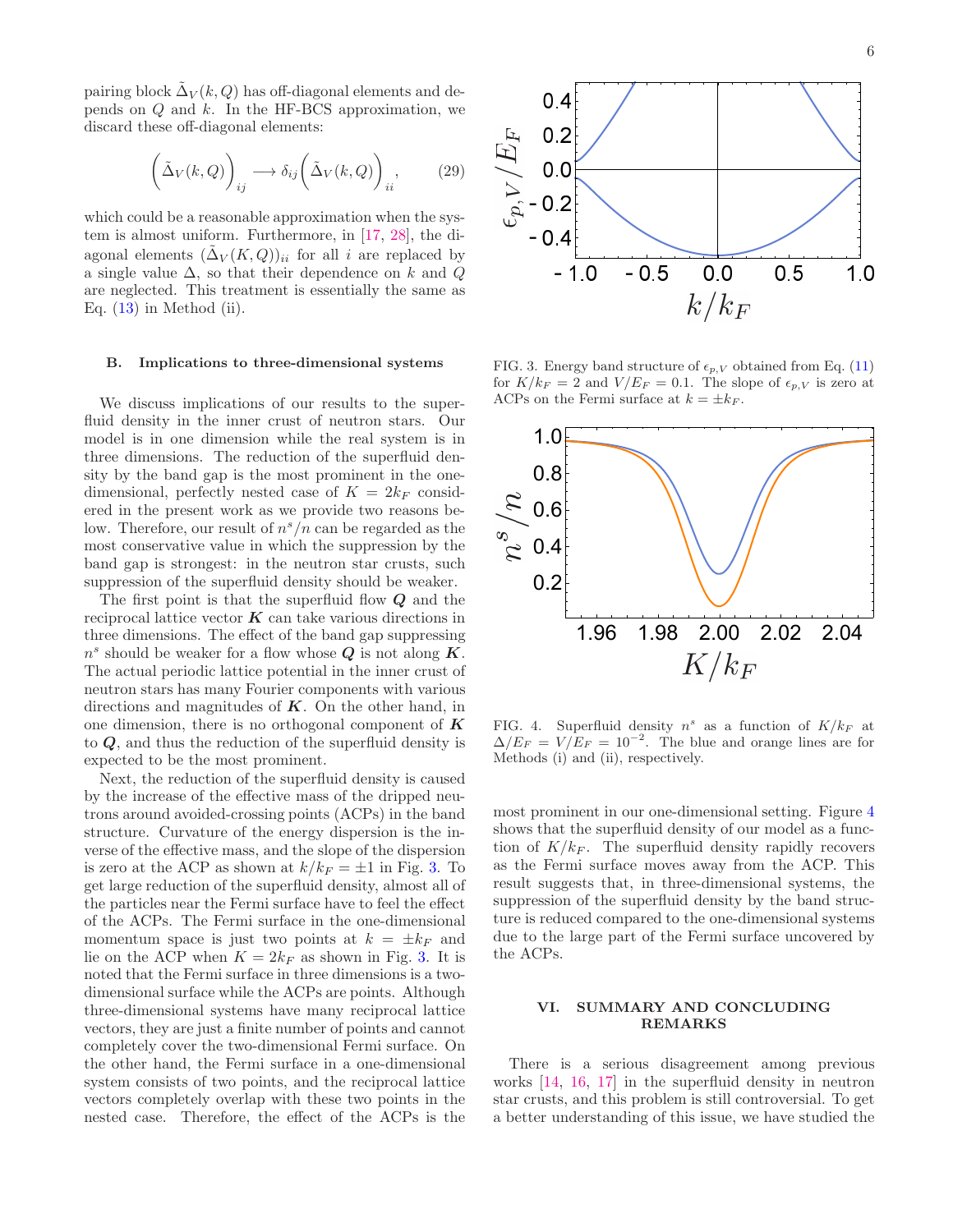dependence on approximation of the superfluid density in a periodic potential using a minimal model including the key competing effects of the band gap  $V$  and the pairing gap  $\Delta$ . We have demonstrated three calculation methods: (i) We directly solve the BdG equations with V and  $\Delta$  on equal footing. (ii) We first incorporate only the band mixing by  $V$ , and then include the particle-hole mixing by  $\Delta$ . (iii) We first incorporate only the particlehole mixing by  $\Delta$ , and then include the band mixing by  $V$ . Methods (ii) and (iii) are not equivalent to Method (i), but they are different approximations of the latter such that Method (ii) incorporates V in prior to  $\Delta$  and Method (iii) incorporates  $\Delta$  in prior to V. Method (i) is called the HF-Bogoliubov theory employed in [\[16](#page-7-3)] and Method (ii) corresponds to the HF-BCS approximation employed in [\[17\]](#page-7-4). We have found that the resulting superfluid density is considerably different among the three methods when V is comparable to  $\Delta$  even if  $\Delta$  is negligibly smaller than  $E_F$ . For example, in the perfectly nested case of  $K/k_F = 2$  in our one-dimensional minimal model, the superfluid density by Method (ii) is about one third of that by Method (i) for  $\Delta = V = 0.01E_F$  [Eqs. [\(22\)](#page-3-2) and [\(23\)](#page-3-3)].

Our results imply a possibility that the HF-BCS approximation considerably underestimates the superfluid density in the inner crust of neutron stars. In the inner crust, the pairing gap is estimated to be comparable to the magnitude of the lattice potential [\[16\]](#page-7-3). Namely, the lattice potential has many Fourier components  $V_K$ with wave vectors K corresponding to the reciprocal lattice vectors, and the magnitude  $|V_K|$  for the primitive reciprocal lattice vector is largest whose value is around 1–2 MeV [\[16](#page-7-3), [28](#page-7-15), [29](#page-7-16)]. On the other hand,  ${}^{1}S_0$  pairing gap in the density region of the inner crust is typically  $\sim 1$  MeV [\[30](#page-7-17)]. Therefore, we conclude that the equalfooting treatment of the pairing and the band mixing by the HF-Bogoliubov theory is essential to calculate the superfluid density of the inner crust in neutron stars. The HF-BCS approximation tends to underestimate the

superfluid density, especially under the condition of the neutron star inner crust.

In our results, the superfluid density is always smaller than the particle density whereas some previous studies on the slab phase reported that the effective mass of the neutrons is reduced from their bare mass [\[18,](#page-7-5) [20\]](#page-7-2). In our work, we consider permeating neutrons under the external periodic potential while these works have studied the system consisting of free neutrons, lattice neutrons (i.e., neutrons bound in nuclei), and protons with the Bloch boundary conditions. In the latter case, there is an ambiguity in the definition of the free neutrons [\[18](#page-7-5)]. The reduction of the effective mass suggests that some of the lattice neutrons turn to the conducting neutrons by the flow. Our setup does not have such an ambiguity, and the superfluid density is necessarily smaller than the particle density.

To understand the discrepancies in the superfluid density among previous calculations, we have employed a simple toy model. Once the difference among the approximations has been clarified within the minimal model in the present work, it is now interesting to study the approximation dependence using a model taking account of more realistic setup of the inner crust such as the lattice structure in three dimensions [\[31\]](#page-7-18), defects of the lattice [\[32](#page-7-19)], realistic nuclear forces [\[33](#page-7-20)] and so on. We leave these issues for future works.

# ACKNOWLEDGMENTS

We thank C. J. Pethick for fruitful discussions and N. Chamel for providing the details of the calculation in [\[17](#page-7-4)]. This work is supported by NSF of China (Grants No. 11975199 and No. 11674283), by the Zhejiang Provincial Natural Science Foundation Key Project (Grant No. LZ19A050001), and by the Zhejiang University 100 Plan.

- <span id="page-6-0"></span>[1] J. A. Sauls, Superfluidity in the interiors of neutron stars, in *[Timing Neutron Stars](https://doi.org/10.1007/978-94-009-2273-0_43)*, edited by H. Ogelman and E. P. J. van den Heuvel (Kluwer, Dordrecht, 1989) pp. 457–490.
- [2] C. J. Pethick and D. G. Ravenhall, Matter at large neutron excess and the physics of neutron-star crusts, [Ann. Rev. Nucl. Part. Sci.](https://doi.org/10.1146/annurev.ns.45.120195.002241) 45, 429 (1995).
- [3] B. Haskell and A. Melatos, Models of pulsar glitches, [Int. J. Mod. Phys. D](https://doi.org/10.1142/S0218271815300086) 24, 1530008 (2015).
- [4] A. Sedrakian and J. W. Clark, Superfluidity in nuclear systems and neutron stars, [Eur. Phys. J. A](https://doi.org/10.1140/epja/i2019-12863-6) 55, 1 (2019).
- <span id="page-6-1"></span>[5] N. Andersson, A superfluid perspective on neutron star dynamics, Universe 7[, 17 \(2021\).](https://doi.org/10.3390/universe7010017)
- <span id="page-6-2"></span>[6] S. L. Shapiro and S. A. Teukolsky, *Black Holes, White Dwarfs, and Neutron Stars: The Physics of Compact Objects* (John Wiley & Sons, New York, 2008).
- <span id="page-6-3"></span>[7] P. Haensel, A. Y. Potekhin, and D. G. Yakovlev,

*[Neutron Stars 1. Equation of State and Structure](https://doi.org/10.1007/978-0-387-47301-7)* (Springer, New York, 2007).

- <span id="page-6-4"></span>[8] P. W. Anderson and N. Itoh, Pulsar glitches and restlessness as a hard superfluidity phenomenon, Nature 256[, 25 \(1975\).](https://doi.org/10.1038/256025a0)
- [9] D. Pines, J. Shaham, M. A. Alpar, and P. W. Anderson, Pinned vorticity in rotating superfluids, with application to neutron stars. with application to neutron stars, [Prog. Theor. Phys. Suppl.](https://doi.org/10.1143/PTP.69.376) 69, 376 (1980).
- [10] D. Pines and M. A. Alpar, Superfluidity in neutron stars, Nature 316[, 27 \(1985\).](https://doi.org/10.1038/316027a0)
- [11] R. I. Epstein and G. Baym, Vortex pinning in neutron stars, [Astrophys. J.](https://doi.org/10.1086/166325) 328, 680 (1988).
- [12] A. Bulgac, M. M. Forbes, and R. Sharma, Strength of the vortex-pinning interaction from real-time dynamics, [Phys. Rev. Lett.](https://doi.org/10.1103/PhysRevLett.110.241102) 110, 241102 (2013).
- <span id="page-6-5"></span>[13] G. Wlazłowski, K. Sekizawa, P. Magierski, A. Bulgac,